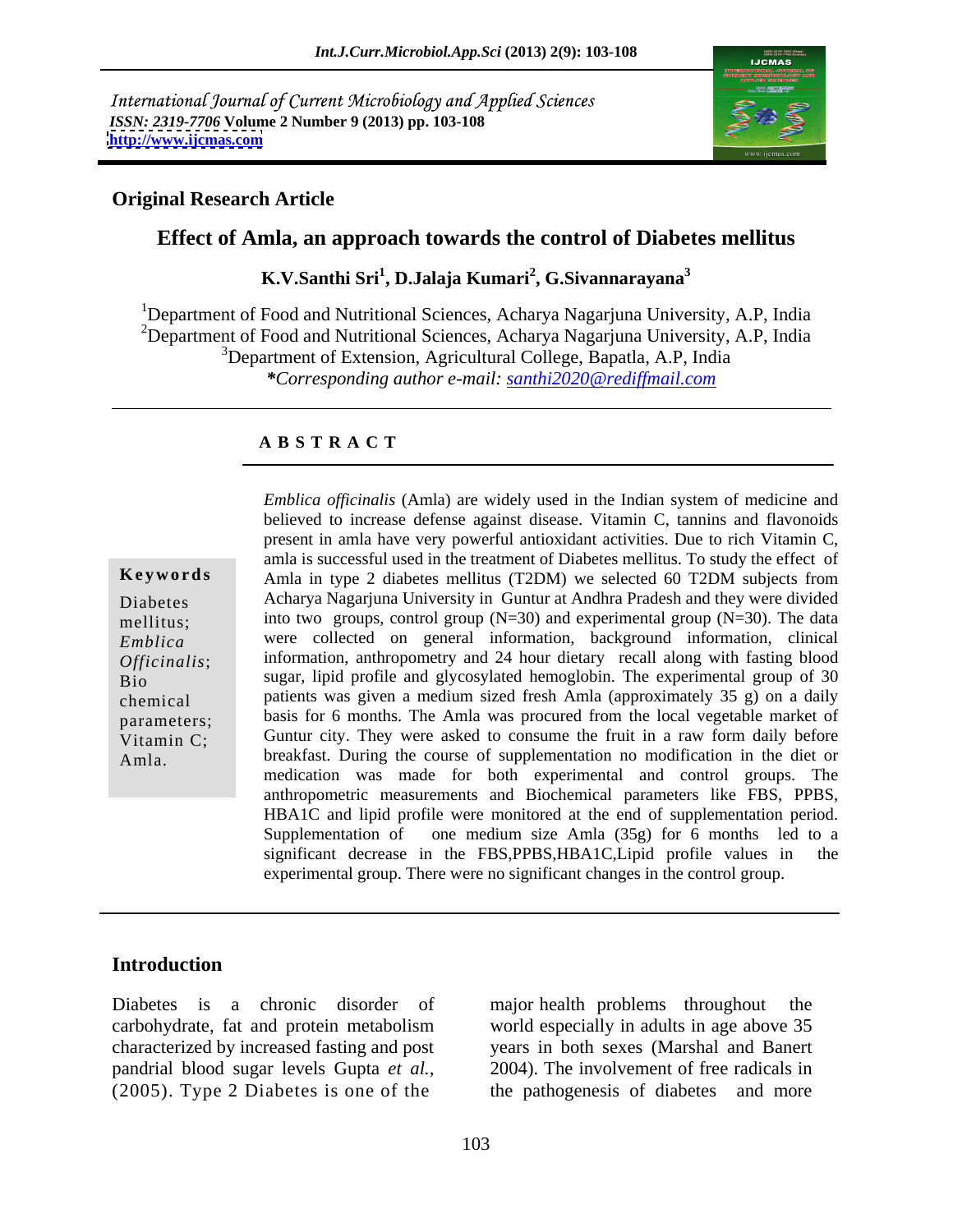importantly in the development of diabetic what form it is eaten. It contains many complications (Lipinski 2001).Free minerals and vitamins like calcium, radicals are capable of damaging cellular Phosphorous, iron, carotene and molecules, DNA, proteins and lipids vitamin B complex (Gopalan *et al.,* leading to altered cellular functions (Tilak 1997). It is also a powerful *et al.,* 2001). Many recent studies reveal that antioxidants capable of neutralizing free radicals are effective in preventing as hypotensive, antacid. Amla fruit is well as reducing the severity of diabetic acrid, cool refrigerant diuretic, complications (Manisha Modak laxatic, antipyretic vitamin C.100gms 2007).Inspite of the presence of number of of amla contains about 700mg of synthetic oral antidiabetic drugs in the vitamin C, which is 30 times the market, researchers are now diverted their amount found in orange .In addition to attention to different herbs and medicinal vitamin C it too contains calcium, plants in order to find out new active principle with less side effects and better carbohydrates gallic and tannic acids antidiabetic activity (Beigh *et al.,* 2002). etc (Muthusamy 2008). In view of the Medicinal plants are being looked up once present study was planned to see the again for the treatment of diabetes. Many effect of amla an approach towards the conventional drugs have been derived control of diabetes mellitus. Gooseberry from prototypic molecules in medicinal contains chromium. It has a therapeutic plants (Ravindran 2011). Metformin value in diabetics. Indian Gooseberry or exemplifies an efficacious oral glucoselowering agent. Therefore Emblica that secrete the hormone insulin. Thus it officinalis was selected for the present reduces blood sugar in diabetic patient study in order to provide some help in patronizing indigenous drugs. Its development was based on the use of Emblica officinalis to treat diabetes (Manisha Modak 2007). Emblica For this study we selected 60 T2DM officinalis (EO) enjoys a hallowed subjects from Acharya Nagarjuna position in Ayurveda - an Indian University in Guntur at Andhra indigenous system of medicine (Khan Pradesh and they were divided into 2009). EO primarily contains two groups, control group (N=30) tannins, alkaloids, phenolic compounds, amino acids and (N=30).They are all under the carbohydrates. It is rich in chromium, supervision of Physician till the end which makes it very beneficial for diabetes. It has a therapeutic value in on general information, background diabetes (Kumar Sampath 2012). It is information, clinical information, also known to stimulate the isolated anthropometry and 24 hour dietary group of cells that secret the hormone recall along with fasting blood insulin. This decreases the blood sugar, lipid profile and glycosylated sugar. Amla contains many nutrients, hemoglobin. The experimental group of it is abundant with vitamin C and is 30 patients was given a medium sized

Phosphorous, iron, carotene and 1997). It is also a powerful immunomodulator, hypoglycemic, hypolipidemic, acrid, cool refrigerant diuretic, iron, protein, sugar, phosphorous, Amla stimulate the isolated group of cells (Bhattacharya *et al.,* 1999).

# **Materials and Methods**

beneficial for our body no matter in fresh Amla (approximately 35 g) on aFor this study we selected 60 T2DM and experimental group of the study. The data were collected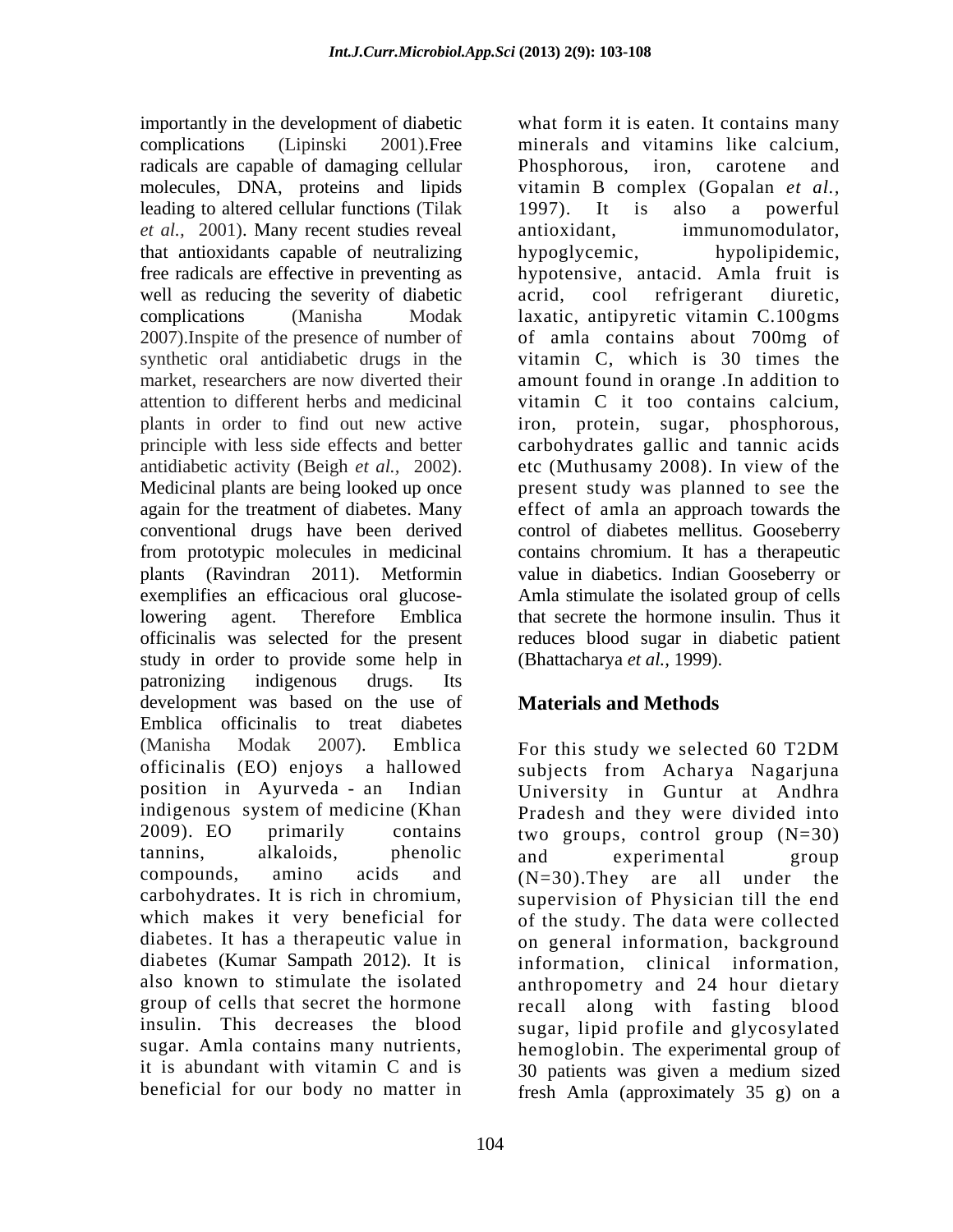daily basis for 6 months. The Amla was & failure of various organs especially procured from the local vegetable market eyes, kidneys, nerves, heart & blood of Guntur city. They were asked to consume the fruit in raw state daily heterogeneous disease **(**Tirgar *et al.,* 2010) before breakfast. During the course of The fruits of *Emblica of icinalis* Gaertn. supplementation no modification in the commonly known as amla or Indian diet or medication was made for both gooseberry is known for its medicinal and experimental and control groups. The therapeutic properties from ancient time in anthropometric measurements and India and considered as a wonder fruit for Biochemical parameters like FBS, PPBS, HBA1C and lipid profile were monitored 2010). It is extensively found throughout at the end of supplementation period. Supplementation of one medium fruits are widely consumed raw, cooked, size Amla(35g)for 6 months led to a corpickled. The fruits of plant form a major significant decrease in the constituent of many potent Ayurveda FBS,PPBS,HBA1C,Lipid profile preparations and these preparations are values in the experimental group. widely used for their preventive, curative, There were no significant changes in and health restorative properties (Grover *et*  the control group. *al.,* 2002). Amla contains highest amount

Table.1 shows that there is significant decrease in FBS, PPBS and HbA1c of test group. Similar significant change in triglycerides and LDL of test group was seen and there was significant increase in chromium, 2.5; zinc, 4; and copper, 3<br>HDL of test group. There was no ppm. Presence of chromium is of HDL of test group. There was no significant change in all the parameters of

Table 2 indicates a significant decrease in anti-senescent activity (Ghosal *et al.*, the weight BMI and waist, hin ratio in test 1996). In traditional medicine, the the weight, BMI and waist- hip ratio in test group. Such a significant change in the medicinal plants play a major role and control group was not found constitute backbone of traditional

Diabetes mellitus has been defined by Synthetic hypoglycemic agents can American Diabetes Association Expert produce serious side effects including<br>
Committee in their 1997 recommendations hematological effects, coma and Committee in their 1997 recommendations as a group of metabolic diseases characterized by hyperglycemia, altered metabolism of lipids, carbohydrates & secretion, insulin action or both (Gillett) 2009).The chronic hyperglycemia is associated with long damage, dysfunction

**Result and Discussion** molecular weight tannins 30%, phyllembin the control group. contains 482.14 units of superoxide control group was not found.<br>
constitute backbone of traditional<br>
medicine (Mukheriee et al.,2001) proteins resulting from defects in insulin Compared to synthetic drugs, herbal vessels thus covering a wide range of health conscious population (Shah *et al.,* India and some other Asian countries. The fruits are widely consumed raw, cooked, or pickled. The fruits of plant form a major of Vitamin C (ascorbic acid), low and high (2.4%), phyllemblic acid (6.3%), gallic acid (1.32%), ellagic acid in natural form and cytokine like substances identified as Zeatin, Z riboside, Z nucleotide (Ghosal *et al.,* 1996) Amla fruit ash contains chromium, 2.5; zinc, 4; and copper, 3 ppm. Presence of chromium is of therapeutic value in diabetes. The fruit dismutase/g fresh weight, and exhibited anti senescent activity (Ghosal *et al.,* 1996). In traditional medicine, medicinal plants play a major role and constitute backbone of traditional medicine (Mukherjee et al,.2001) Synthetic hypoglycemic agents can produce serious side effects including hematological effects, coma and disturbances of liver and kidney. In addition, they are not suitable for use during pregnancy (Xia and Wang 2006). Compared to synthetic drugs, herbal preparations are frequently considered to be less toxic with fewer side effects (Odetola *et al.,* 2009). Therefore search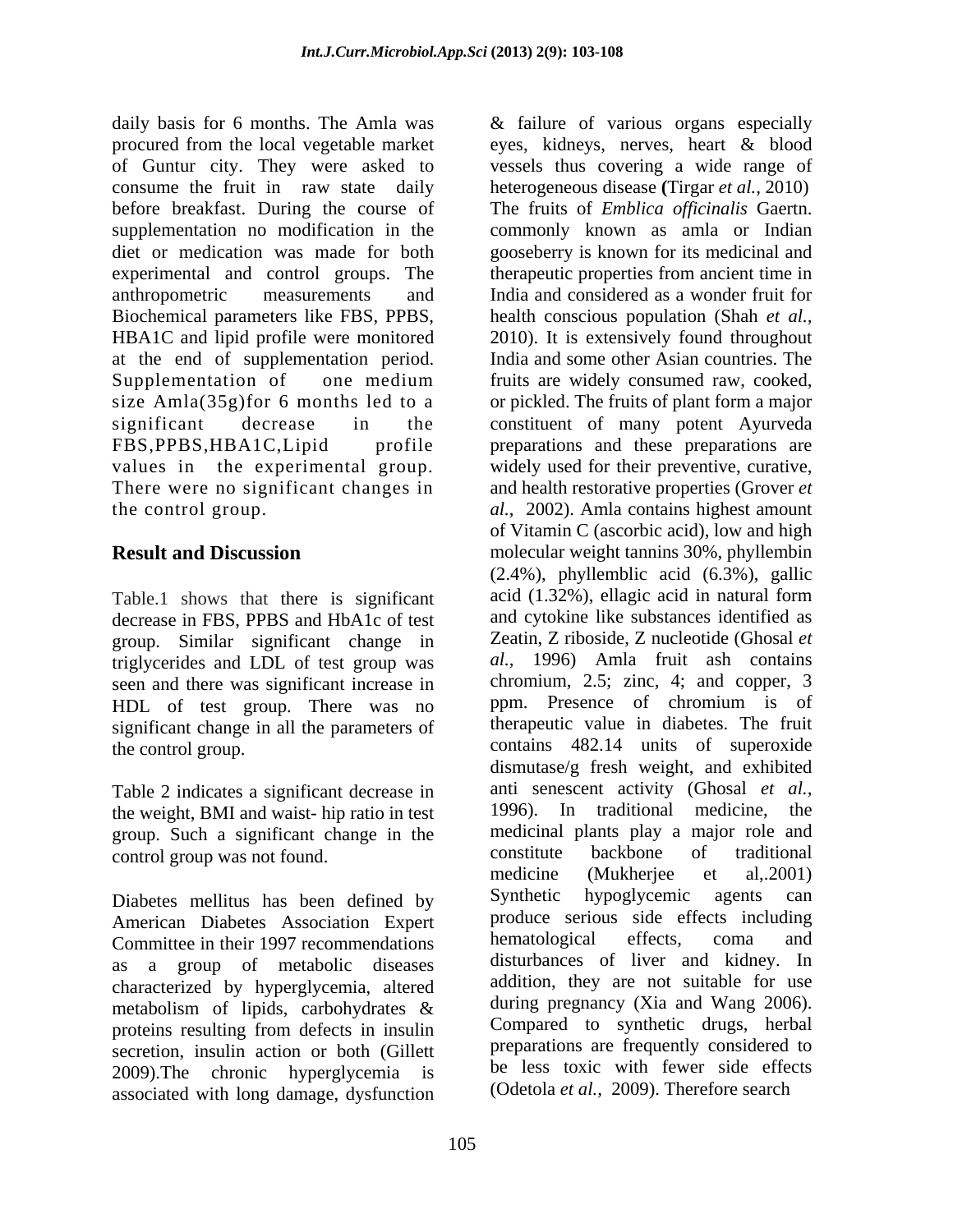| S.No           | Parameter     | <b>Experimental Group</b> |                    | Control group      |                    |
|----------------|---------------|---------------------------|--------------------|--------------------|--------------------|
|                |               | Initial                   | Final              | Initial            | Final              |
|                | FBS           | $174.73 \pm 30.71$        | 141.3 $\pm 26.03$  | $177.5 \pm 27.64$  | $166.3 \pm 30.40$  |
| 2              | <b>PPBS</b>   | 291.5 $\pm 41.11$         | $239.5 \pm 34.69$  | $291.5 \pm 37.7$   | $265.93 \pm 39.56$ |
| 3              | HBA1C         | $8.39 \pm 0.64$           | 7.51<br>$\pm 0.54$ | 8.41 $\pm 0.57$    | $8.06 \pm 0.65$    |
| $\overline{4}$ | Triglycerides | $165.26 \pm 40.22$        | $133 \pm 27.33$    | $164.7 \pm 42.55$  | 143.7 $\pm 40.22$  |
| 5              | HDL           | $34.66 \pm 3.26$          | $40.63 \pm 3.27$   | $34.03 \pm 4.62$   | 37.4 $\pm 4.46$    |
| 6              | <b>LDL</b>    | $124.66 \pm 41.07$        | $81.8 \pm 31.16$   | $131.13 \pm 39.93$ | $112.16 \pm 39.3$  |
| $\mathcal{L}$  | <b>VLDL</b>   | $32.76 \pm 7.86$          | $26.5 \pm 5.31$    | $32.76 \pm 8.38$   | 28.43 $\pm 7.89$   |
| 8              | T.Cholesterol | $195.33 \pm 41.35$        | $146.43 \pm 31.06$ | $198.03 \pm 40.39$ | $\pm 39.57$<br>178 |
| 9              | S.Creatinine  | $\pm 0.27$<br>1.04        | $1.02 \pm 0.18$    | $1.10 \pm 0.23$    | $0.96 \pm 0.22$    |
| 10             | Urea          | 38.93 $\pm 4.81$          | $34.53 \pm 4.86$   | 38.6 $\pm$ 5.21    | 36.1<br>$\pm 5.31$ |

**Table.1** Metabolic parameters in type-2 diabetic patients of experimental and control group

 **Table.2** Anthropometric measurements in type-2 diabetic patients of experimental and control group control group

| S.No | Parameter  | <b>Experimental Group</b> |                   | Control group    |                  |
|------|------------|---------------------------|-------------------|------------------|------------------|
|      |            | Initial                   | Final             | Initial          | Final            |
|      | Weight     | 73.23<br>± 10.59          | $70.96 \pm 10.30$ | $62.33 \pm 8.63$ | $61.63 \pm 8.51$ |
|      | Waist      | 94.6<br>$\pm$ 8.01        | $92.33 \pm 8.03$  | $88.5 \pm 5.50$  | $87.23 \pm 5.18$ |
|      | Hip        | $101.56 \pm 8.98$         | $99.63 \pm 8.67$  | $98.8 \pm 6.23$  | $97.53 \pm 6.08$ |
|      | W/H Ratio  | $0.928 \pm 0.03$          | $0.924 \pm 0.03$  | $0.89 \pm 0.02$  | $0.89 \pm 0.27$  |
|      | <b>BMI</b> | $25.75 \pm 2.95$          | $24.7 \pm 2.89$   | $24.83 \pm 2.05$ | $24.06 \pm 2.14$ |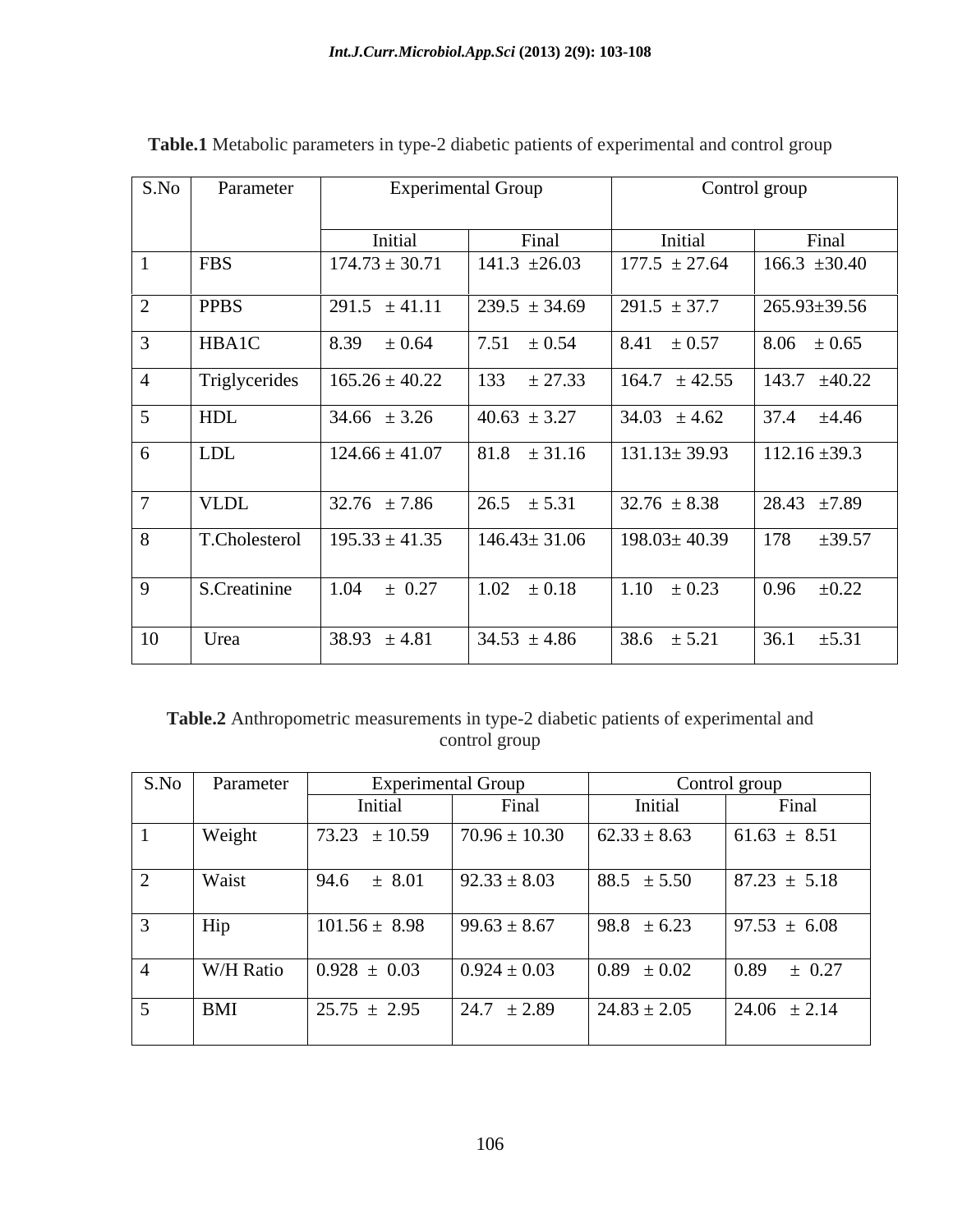for more effective and safer anti Bhattacharya, A., Chatterjee, A., Ghosal, S. hyperglycemic has become an area of and Bhattacharya, S. K<br>current research The serum levels of total Biol., 1999, 37,676–680. current research. The serum levels of total  $Biol., 1999, 37,676-680.$ cholesterol, LDL, VLDL, HDL, Daisy, P., H.I. Averal and R.D. Modilal, 2004. triglycerides were determined at the start, at 6 months of treatment. There was a manufactured Med. Plants, 5: 21-27 significant reduction in total cholesterol, LDL, VLDL and triglycerides whereas Gooseberry, February 27,2011 there was a significant elevation in the HDL level (Table 1 and 2). Chem Sect. B: Organic chemistry,

It was very interesting that almost same  $941-948$ . antidiabetic effect was observed by Gopalan C and Krishnaswamy K (Eds) chlorpropamide which is known to produce its effect by stimulating the diseases, Oxidence its effect by stimulating the diseases, Oxidence is not be the state of the period of the period of the period of the period of the period of the period of the perio release of endogenous insulin (Shamim *et al.,* 2009).This finding supports the earlier reports of phyllanthus species which were found to involve in regeneration and rejuvenation of  $\beta$  cells leading to an increased insulin production and secretion (Daisy *et al.,* 2004) This decreases the

From the results, it is clear that Amla John Anne. Amla Herb and Indian Gooseberry supplemented group showed a favorable (Vitamin C) impact on the lipid profile of the subjects in this study. This could be due to the Indian-Gooseb<br>nutrient and photochemical composition of C)&id=95684 nutrient and photochemical composition of Amla. The fruit Amla is the richest source of vitamin C, containing more than 20 times that of orange. The gallotannins in the fruit preserve the vitamins under all conditions. The constituents of the fruit are carbohydrates (94%) proteins (0.5%) and a good amount of pectin. It is believed that what gold is to minerals, Amla is to the Khan, M.T., I. Lampronti, D. Martello, N. herbs. The edible fruit tissue contains protein concentration, ascorbic acid, Datta and R. Gambari, 2002. Identification minerals and amino acids. Fruit also of pyrogallol as an antiproliferative contains phyllemblin and curcuminoids contains phyllemblin and curcuminoids.

Beigh, S.Y., I.A. Nawchoo and M. Iqbal, 2002. Herbal Drugs in India: Past and Present Uses. J. Trop. Med. Plants, 3: 197-

- and Bhattacharya, S. K., *Indian J. Exp. Biol*., 1999, **37**,676 680.
- Curative properties of Phyllanthus extract in alloxan-induced diabetic rats.J.Trop. Med. Plants,5: 21-27
- DRSRI Medicinal use of Amla Indian Gooseberry, February 27,2011
- Ghosal S, Tripathi VK, Chauhan S. Indian J Chem Sect. B: Organic chemistry, including medical chemistry. 1996; 35: 941-948.
- Nutrition in Major Metabolic diseases,Oxford University press, New Delhi,1997.
- blood sugar. *squamosa* L. in experimental animals. J. Grover JK, Yadav S, Vats V. 2002. Medicinal plants of India with anti-diabetic potential. Ethnopharmacol.81:81-100. Gupta R.K., Kesari A.N., Murthy P.S., Chandra R., Tandon V., Watal G.2005. Hypoglycemic and antidiabetic effect of ethanolic extract of leaves of *Annona* Ethnopharmacol. 99:75–81.
	- (Vitamin C) <http://ezinearticles.com/?Amla-Herb-and-><Indian-Gooseberry->(Vitamin-  $C)$ &id=95684
	- Kamanyi, A., D. Njamen and B. Nikeh, 1994. Hypoglycemic properties of aqueous root extract of Morinda lucida (Benth) (Rubiaceae) studies in mouse. Phytother. Res., 8: 369-371.
	- Khan K.H., 2009. Roles of *Emblica officinalis* in Medicine- A Review, Botany research International 2(4) : 218-228..
- **References** effects on in vitro cell growth of human effects Bianchi,S. Jabbar, M.S. Choudhuri B.K. of pyrogallol as an antiproliferative compound present in extracts from the medicinal plant *Emblica officinalis*: tumor cell lines. Intl. J.Oncol. 21(1): 187- 92.
	- 204. Shravan Paswan, Shweta Srivastava, andKumar Sampath K.P., Debjit Bhowmik, Amitsankar Dutta, Akhilesh Pd.Yadav,